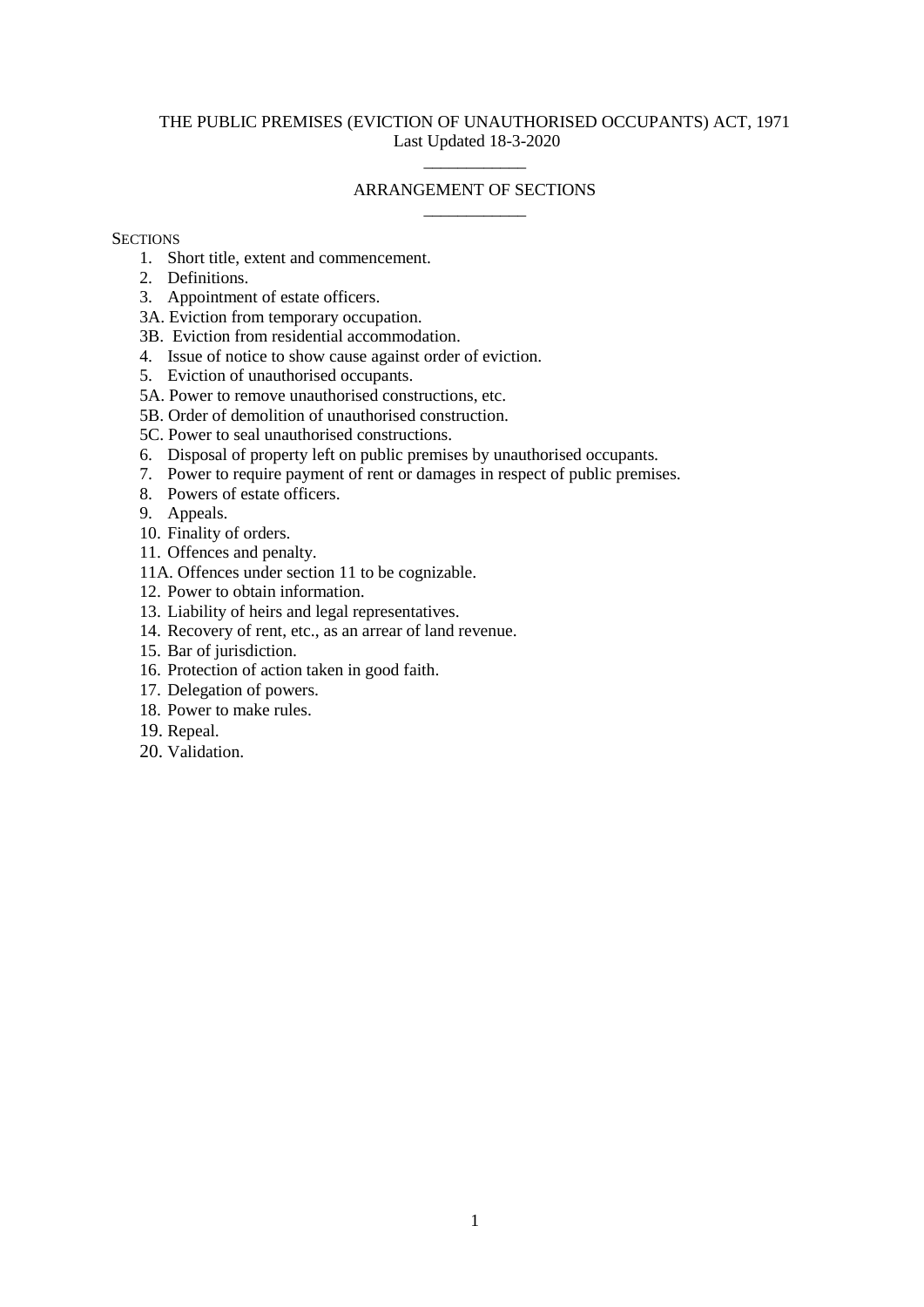## THE PUBLIC PREMISES (EVICTION OF UNAUTHORISED OCCUPANTS) ACT, 1971

#### ACT NO. 40 OF 1971

[23*rd August*, 1971.]

An Act to provide for the eviction of unauthorised occupants from public premises and for certain incidental matters.

BE it enacted by Parliament in the Twenty-second Year of the Republic of India as follows:—

**1. Short title, extent and commencement**.—(*1*) This Act may be called the Public Premises (Eviction of Unauthorised Occupants) Act, 1971.

(*2*) It extends to the whole of India.

(*3*) It shall be deemed to have come into force on the 16th day of September, 1958 except sections 11, 19 and 20 which shall come into force at once.

**2. Definitions**.—In this Act, unless the context otherwise requires,—

 $1_{\ast}$  $*$   $*$   $*$   $*$   $*$ 

(*b*) "estate officer" means an officer appointed as such by the Central Government under section 3;

(*c*) "premises" means any land or any building or part of a building and includes,—

(*i*) the garden, grounds and outhouses, if any, appertaining to such building or part of a building, and

(*ii*) any fittings affixed to such building or part of a building for the more beneficial enjoyment thereof;

(*d*) "prescribed" means prescribed by rules made under this Act;

 $2^2$ [ $(e)$  "public premises" means—

(*1*) any premises belonging to, or taken on lease or requisitioned by, or on behalf of the Central Government, and includes any such premises which have been placed by that Government, whether before or after the commencement of the Public Premises (Eviction of Unauthorised Occupants) Amendment Act, 1980 (61 of 1980) under the control of the Secretariat of either House of Parliament for providing residential accommodation to any member of the staff of that Secretariat;

(*2*) any premises belonging to, or taken on lease by, or on behalf of,—

 $(i)$  any company as defined in section 3 of the  $3$ <sup>1</sup> [the Companies Act, 2013 (18 of 2013)], in which not less than fifty-one per cent. of the paid-up share capital is held by the Central Government or any company which is a subsidiary (within the meaning of that Act) of the first-mentioned company;

 $(ii)$  any corporation (not being a company as defined in section 3 of the  $3$ <sup>1</sup>[the Companies] Act, 2013 (18 of 2013)], or a local authority) established by or under a Central Act and owned or controlled by the Central Government;

 $\frac{4}{i}$  (*iii*) any company as defined in clause (20) of section 2 of the Companies Act, 2013 (18 of 2013) in which not less than fifty-one per cent. of the paid up capital is held partly by the Central Government and partly by one or more State Governments and includes a

**.** 

<sup>1.</sup> Clause (*a*) omitted by Act 61 of 1980, s. 2 (w.e.f. 20-12-1980).

<sup>2.</sup> Subs. by s. 2, *ibid*., for clause (*e*) (w.e.f. 20-12-1980).

<sup>3.</sup> Subs. by Act 2 of 2015, s. 2, for "the Companies Act, 1956 (1 of 1956)" (w.e.f. 22-6-2015).

<sup>4.</sup> Subs. by s. 2, *ibid*., for item (*iii*) (w.e.f. 22-6-2015).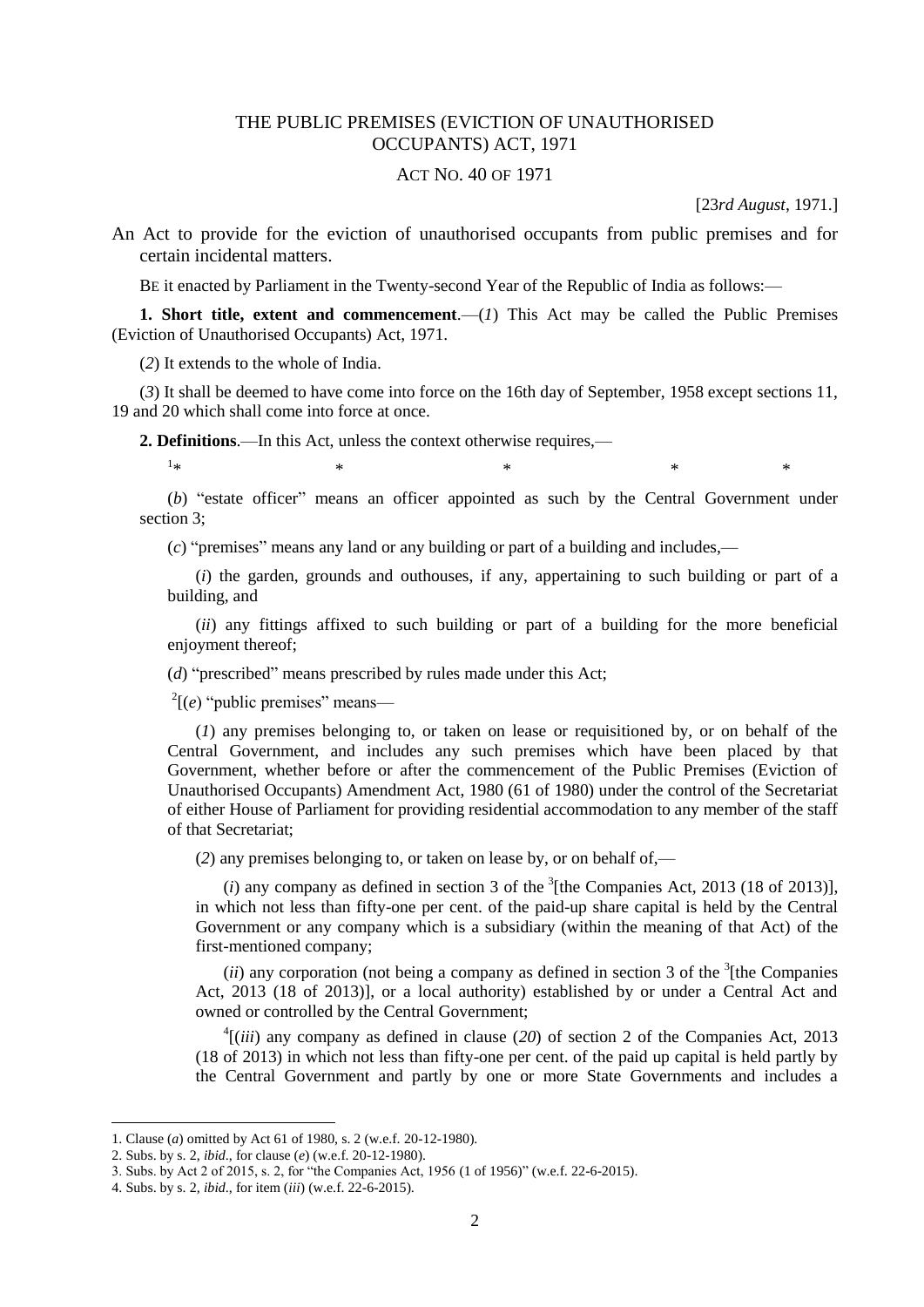company which is a subsidiary (within the meaning of that Act) of the first-mentioned company and which carries on the business of public transport including metro railway.

*Explanation*.—For the purposes of this item, "metro railway" shall have the same meaning as assigned to it in clause (*i*) of sub-section (*1*) of section 2 of the Metro Railway (Operation and Maintenance) Act, 2002 (60 of 2002);

(*iiia*) any University established or incorporated by any Central Act,];

(*iv*) any Institute incorporated by the Institutes of Technology Act, 1961 (59 of 1961);

 $\Gamma$ <sup>1</sup>[( $\nu$ ) any Board of Trustees or any successor company constituted under or referred to in the Major Port Trusts Act, 1963 (38 of 1963);]

(*vi*) the Bhakra Management Board constituted under section 79 of the Punjab Reorganisation Act, 1966 (31 of 1966), and that Board as and when re-named as the Bhakra-Beas Management Board under sub-section (6) of section 80 of that Act, <sup>2\*\*\*</sup>.

 $3$ [(*vii*) any State Government or the Government of any Union territory situated in the National Capital Territory of Delhi or in any other Union territory,

(*viii*) any Cantonment Board constituted under the Cantonments Act, 1924 (2 of 1924); and]

 $(3)$  in relation to the <sup>4</sup>[National Capital Territory of Delhi],—

 $(i)$  any premises belonging to the <sup>5</sup>[Council as defined in clause  $(9)$  of section 2 of the New Delhi Municipal Council Act, 1994 (44 of 1994) or Corporation or Corporations notified under sub-section (*1*) of section 3 of the Delhi Municipal Corporation Act, 1957 (66 of 1957),] of Delhi, or any Municipal Committee or notified area committee,  $2***$ 

(*ii*) any premises belonging to the Delhi Development Authority, whether such premises are in the possession of, or leased out by, the said Authority; $\int$ <sup>6</sup>[and],

 $\int$ <sup>7</sup>[(*iii*) any premises belonging to, or taken on lease or requisitioned by, or on behalf of any State Government or the Government of any Union Territory,]

 $\frac{8}{v}$  (*iv*) any premises belonging to, or taken on lease by, or on behalf of any Government company as defined in clause (*45*) of section 2 of the Companies Act, 2013 (18 of 2013).

*Explanation*.—For the purposes of this clause, the expression "State Government" occurring in clause (*45*) of the said section shall mean the Government of the National Capital Territory of Delhi;]

 $^{9}$ [(4) any premises of the enemy property as defined in clause (*c*) of section 2 of the Enemy Property Act, 1968 (34 of 1968).]

(*f*) "rent", in relation to any public premises, means the consideration payable periodically for the authorised occupation of the premises, and includes—

(*i*) any charge for electricity, water or any other services in connection with the occupation of the premises,

(*ii*) any tax (by whatever name called) payable in respect of the premises,

where such charge or tax is payable by the Central Government or the  $^{10}$ [statutory authority];

<sup>1.</sup> Subs. by Act 2 of 2015, s. 2, for item (*v*) (w.e.f. 22-6-2015).

<sup>2.</sup> The word "and" omitted by Act 7 of 1994, s. 2 (w.e.f. 1-6-1994).

<sup>3.</sup> Ins. by s. 2, *ibid*. (w.e.f. 1-6-1994).

<sup>4.</sup> Subs. by s. 2, *ibid*., for "Union territory of Delhi" (w.e.f. 1-6-1994).

<sup>5.</sup> Subs. by Act 2 of 2015, s. 2, for "Municipal Corporation" (w.e.f. 22-6-2015).

<sup>6.</sup> The word "and" added by Act 7 of 1994, s. 2 (w.e.f. 1-6-1994).

<sup>7.</sup> Ins. by s. 2, *ibid*. (w.e.f. 1-6-1994).

<sup>8.</sup> Ins. by Act 2 of 2015, s. 2 (w.e.f. 22-6-2015).

<sup>9.</sup> Ins. by Act 3 of 2017, s. 20 (w.e.f. 7-1-2016).

<sup>10.</sup> Subs. by Act 61 of 1980, s. 2, for "corporate authority" (w.e.f. 20-12-1980).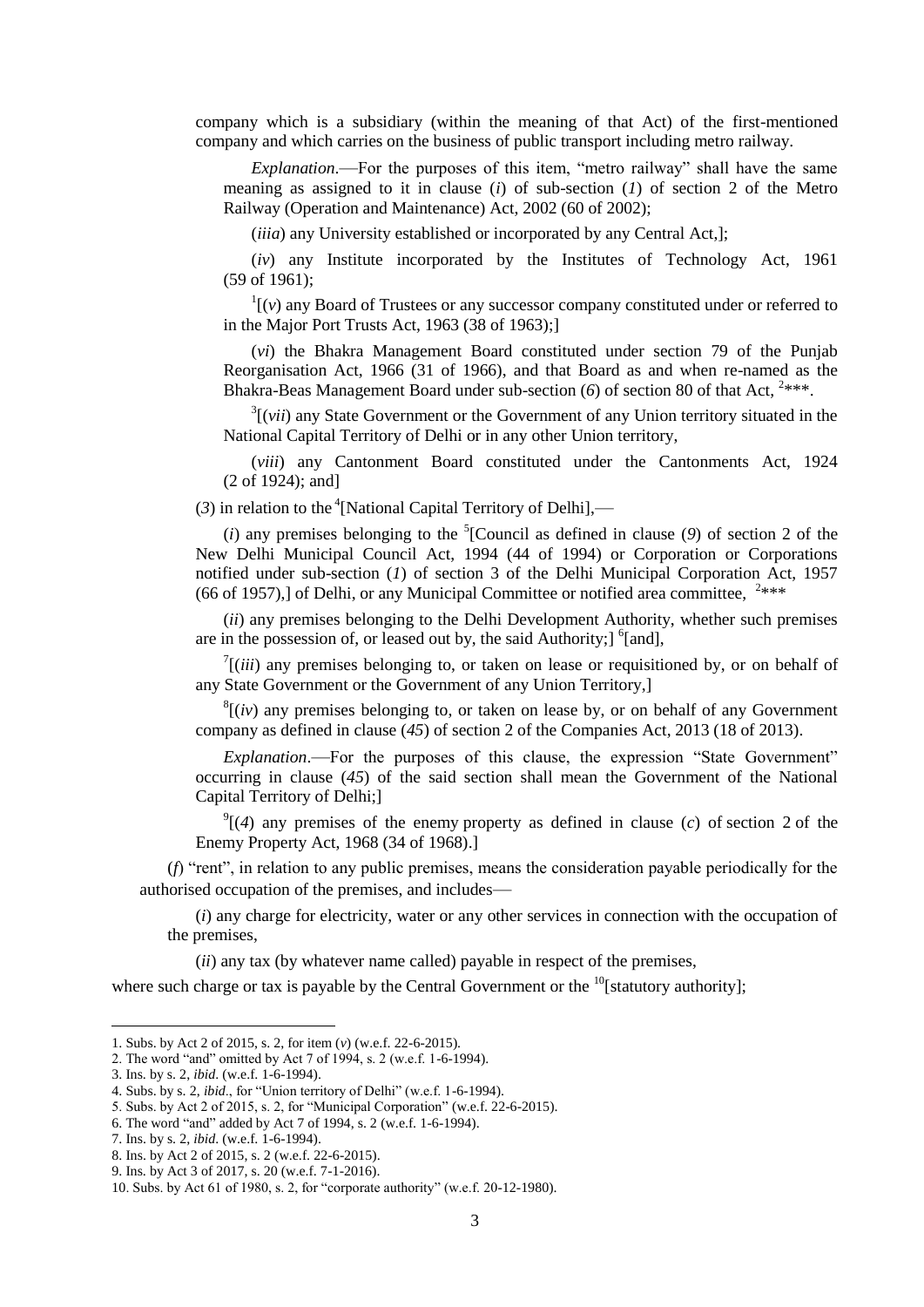$\frac{1}{f}$  "residential accommodation occupation" in relation to any public premises means occupation by any person on grant of licence to him to occupy such premises on the basis of an order of allotment for a fixed tenure or for a period he holds office, in accordance with the rules and instructions issued in this regard, made under the authority of the Central Government, a State Government, a Union territory Administration or a statutory authority, as the case may be;]

<sup>2</sup>[ $\frac{3}{f}$ [(*fb*)] "statutory authority", in relation to the public premises referred to in clause (*e*) of this section, means,—

(*i*) in respect of the public premises placed under the control of the Secretariat of either House of Parliament, the Secretariat of the concerned House of Parliament,

(*ii*) in respect of the public premises referred to in item (*i*) of sub-clause (2)<sup>4</sup> [and in item (*iv*) of sub-clause (*3*)] of that clause, the company or the subsidiary company, as the case may be, referred to therein,

(*iii*) in respect of the public premises referred to in item (*ii*) of sub-clause (*2*) of that clause, the corporation referred to therein,

(*iv*) in respect of the public premises referred to, respectively, in items (*iii*), (*iv*), (*v*) and (*vi*) of sub-clause (*2*) of that clause, the University, Institute or Board, as the case may be, referred to therein, and

(*v*) in respect of the public premises referred to in sub-clause (3) of that clause, the  ${}^{5}$ [Council, Corporation or Corporations], Committee or Authority, as the case may be, referred to in that sub-clause;]

 ${}^{6}$ [ ${}^{7}$ [(*fc*)] "temporary occupation" in relation to any public premises, means occupation by any person on the the basis of an order of allotment made under the authority of the Central Government, a State Government, the Government of a Union territory or a statutory authority for a total period (including the extended period, if any) which is less than thirty days;]

(*g*) "unauthorised occupation", in relation to any public premises, means the occupation by any person of the public premises without authority for such occupation, and includes the continuance in occupation by any person of the public premises after the authority (whether by way of grant or any other mode of transfer) under which he was allowed to occupy the premises has expired or has been determined for any reason whatsoever.

**3. Appointment of estate officers**.—The Central Government may, by notification in the Official Gazette,—

( $a$ ) appoint such persons, being gazetted officers of Government  ${}^{8}$  [or of the Government of any Union Territory] or officers of equivalent rank of the <sup>9</sup>[statutory authority], as it thinks fit, to be estate officers for the purposes of this Act:  $10***$ 

 $11$ [Provided that no officer of the Secretariat of the Raiva Sabha shall be so appointed except after consultation with the Chairman of the Rajya Sabha and no officer of the Secretariat of the Lok Sabha shall be so appointed except after consultation with the Speaker of the Lok Sabha:

Provided further that an officer of a statutory authority shall only be appointed as an estate officer in respect of the public premises controlled by that authority;  $[2***]$ 

 $13$ [Provided also that the Custodian, Deputy Custodian and Assistant Custodian of the enemy property appointed under section 3 of the Enemy Property Act, 1968 (34 of 1968), shall be deemed to have been appointed as the Estate Officer in respect of those enemy property, being the public premises, referred to in sub-clause (*4*) of clause (*e*) of section 2 of this Act for which they had been appointed as the Custodian, Deputy Custodian and Assistant Custodian under section 3 of the Enemy Property Act, 1968.]

(*b*) define the local limits within which, or the categories of public premises in respect of which, the estate officers shall exercise the powers conferred, and perform the duties imposed, on estate officers by or under this Act.

<sup>1.</sup> Ins. by Act 36 of 2019, s. 2 (w.e.f. 15-9-2019).

<sup>2.</sup> Ins. by Act 61 of 1980, s. 2 (w.e.f. 20-12-1980).

<sup>3.</sup> Clause (*fa*) renumbered as clause (*fb*) by Act 36 to 2019, s. 2 (w.e.f. 15-9-2019).

<sup>4.</sup> Ins. by Act 2 of 2015, s. 2 (w.e.f. 22-6-2015).

<sup>5.</sup> Subs. by s. 2, *ibid*., for "Corporation" (w.e.f. 22-6-2015).

<sup>6.</sup> Ins. by Act 7 of 1994, s. 2 (w.e.f. 1-6-1994).

<sup>7.</sup> Clause (*fb*) renumbered as clause (*fc*) by Act 36 of 2019, s. 2 (w.e.f. 15-9-2019).

<sup>8.</sup> Ins. by Act 7 of 1994, s. 3 (1-6-1994).

<sup>9.</sup> Subs. by Act 61 of 1980, s. 2, for "corporate authority" (w.e.f. 20-12-1980).

<sup>10.</sup> The word "and" omitted by s. 3, *ibid*. (w.e.f. 20-12-1980).

<sup>11.</sup> Provisos added by s. 3, *ibid*. (w.e.f. 20-12-1980).

<sup>12.</sup> The word "and" omitted by Act 3 of 2017, s. 20 (w.e.f. 7-1-2016).

<sup>13.</sup> Ins. by s. 20, *ibid.* (w.e.f. 7-1-2016).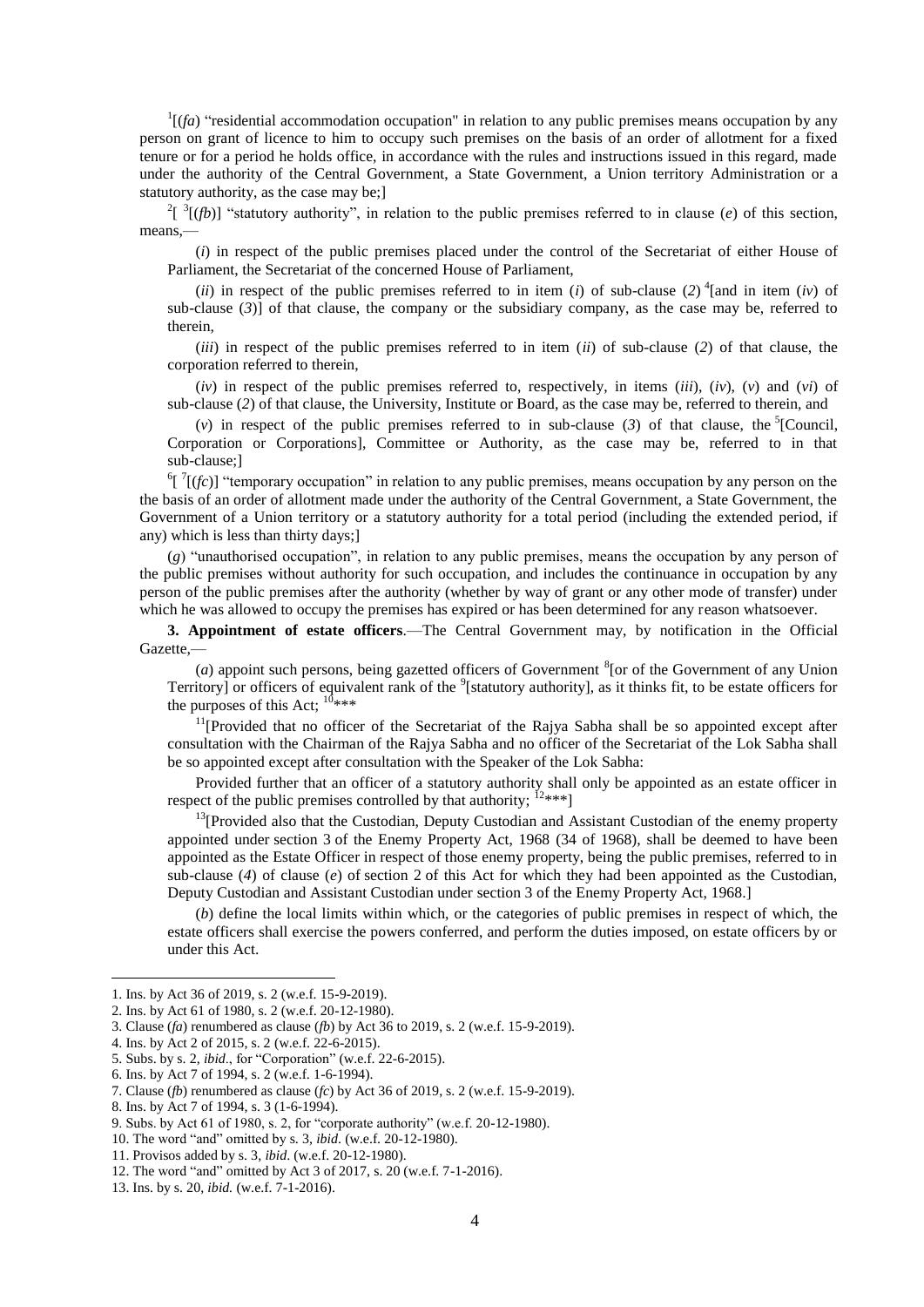<sup>1</sup>[3A. Eviction from temporary occupation.—Notwithstanding anything contained in section 4 or section 5, if the estate officer, after making such inquiry as he deems expedient in the circumstances of the case, is satisfied that any persons who were allowed temporary occupation of any public premises are in unauthorised occupation of the said premises, he may, for reasons to be recorded in writing, make an order for the eviction of such persons forthwith and, thereupon, if such persons refuse or fail to comply with the said order of eviction, he may evict them from the premises and take possession thereof and may, for that purpose, use such force as may be necessary.]

<sup>2</sup>[3B. Eviction from residential accommodation.— $(I)$  Notwithstanding anything contained in section 4 or section 5, if the estate officer has information that any person, who was granted residential accommodation occupation, is in unauthorised occupation of the said residential accommodation, he shall—

(*a*) forthwith issue notice in writing calling upon such person to show cause within a period of three working days why an order of eviction should not be made;

(*b*) cause the notice to be served by having it affixed on the outer door or some other conspicuous part of the said residential accommodation, and in such other manner as may be prescribed, whereupon the notice shall be deemed to have been served upon such person.

(*2*) The estate officer shall, after considering the cause, if any, shown by the person on whom the notice is served under sub-section (*1*) and after making such inquiry as it deems expedient in the circumstances of the case, for reasons to be recorded in writing, make an order of eviction of such person.

(*3*) If the person in unauthorised occupation refuses or fails to comply with the order of eviction referred to in sub-section (*2*), the estate officer may evict such person from the residential accommodation and take possession thereof and may, for that purpose, use such force as may be necessary.]

**4.** Issue of notice to show cause against order of eviction.  $\frac{3}{1}$  If the estate officer has information that any person is in unauthorised occupation of any public premises and that he should be evicted, the estate officer shall issue in the manner hereinafter provided a notice in writing within seven working days from the date of receipt of the information regarding the unauthorised occupation calling upon the person concerned to show cause why an order of eviction should not be made.

(*1A*) If the estate officer knows or has reasons to believe that any person is in unauthorised occupation of the public premises, then, without prejudice to the provisions of sub-section (*1*), he shall forthwith issue a notice in writing calling upon the person concerned to show cause why an order of eviction should not be made.

(*1B*) Any delay in issuing a notice referred to in sub-sections (*1*) and (*1A*) shall not vitiate the proceedings under this Act.]

(*2*) The notice shall—

(*a*) specify the grounds on which the order of eviction is proposed to be made; and

 $<sup>4</sup>[(b)$  require all persons concerned, that is to say, all persons who are, or may be, in occupation</sup> of, or claim interest in, the public premises,—

(*i*) to show cause, if any, against the proposed order on or before such date as is specified in the notice, being a date not  $\frac{5}{3}$  [later than] seven days from the date of issue thereof, and

(*ii*) to appear before the estate officer on the date specified in the notice along with the evidence which they intend to produce in support of the cause shown, and also for personal hearing, if such hearing is desired.]

<sup>1.</sup> Ins. by Act 7 of 1994, s. 4 (w.e.f. 1-6-1994).

<sup>2.</sup> Ins. by Act 36 of 2019, s. 3 (w.e.f. 15-9-2019).

<sup>3.</sup> Subs. by Act 2 of 2015, s. 3, for sub-section (*1*) (w.e.f. 22-6-215).

<sup>4.</sup> Subs. by Act 61 of 1980, s. 4, for clause (*b*) (w.e.f. 20-12-1980).

<sup>5.</sup> Subs. by Act 2 of 2015, s. 3, for "earlier than" (w.e.f. 22-6-2015).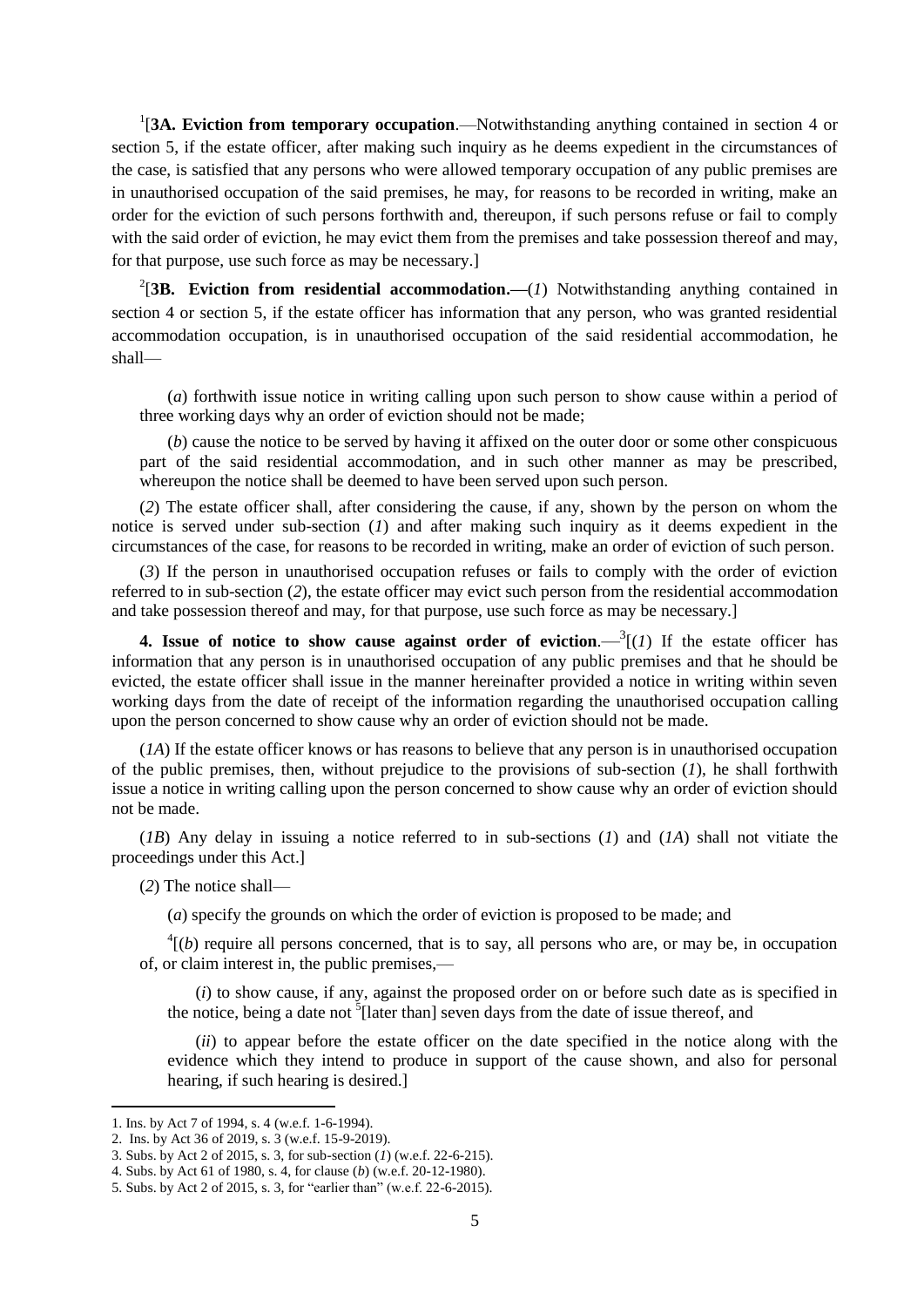(*3*) The estate officer shall cause the notice to be served by having it affixed on the outer door or some other conspicuous part of the public premises, and in such other manner as may be prescribed, whereupon the notice shall be deemed to have been duly given to all persons concerned.

 $1 +$  $*$   $*$   $*$   $*$   $*$   $*$   $*$ 

**5. Eviction of unauthorised occupants**.  $-{}^{2}$ [(*1*) If, after considering the cause, if any, shown by any person in pursuance of a notice under section 4 and any evidence produced by him in support of the same and after personal hearing, if any, given under sub-clause (*ii*) of clause (*b*) of sub-section (*2*) of section 4, the estate officer is satisfied that the public premises are in unauthorised occupation, the estate officer shall make an order of eviction, for reasons to be recorded therein, directing that the public premises shall be vacated, on such date as may be specified in the order but not later than fifteen days from the date of the order, by all persons who may be in occupation thereof or any part thereof, and cause a copy of the order to be affixed on the outer door or some other conspicuous part of the public premises:

Provided that every order under this sub-section shall be made by the estate officer as expeditiously as possible and all endeavour shall be made by him to issue the order within fifteen days of the date specified in the notice under sub-section  $(I)$  or sub-section  $(IA)$ , as the case may be, of section 4.]

 $(2)$  If any person refuses or fails to comply with the order of eviction  $\frac{3}{2}$  on or before the date specified in the said order or within fifteen days of the date of its publication under sub-section (*1*), whichever is later,] the estate officer or any other officer duly authorised by the estate officer in this behalf  $\rm ^4$ [may after the date so specified or after the expiry of the period aforesaid, whichever is later, evict that person] from, and take possession of, the public premises and may, for that purpose, use such force as may be necessary.

<sup>5</sup>[Provided that if the estate officer is satisfied, for reasons to be recorded in writing, that there exists any compelling reason which prevents the person from vacating the premises within fifteen days, the estate officer may grant another fifteen days from the date of expiry of the order under sub-section (*1*) to the person to vacate the premises.]

 $^{6}$ [5A. power to remove unauthorised constructions, etc.— $(1)$  No person shall—

(*a*) erect or place or raise any building or  $\frac{7}{2}$  [any movable or immovable structure or fixture]

- (*b*) display or spread any goods,
- (*c*) bring or keep any cattle or other animal,

on, or against, or in front of, any public premises except in accordance with the authority (whether by way of grant or any other mode of transfer) under which he was allowed to occupy such premises.

 ${}^{8}$ [(2) Where any building or other immovable structure or fixture has been erected, placed or raised on on any public premises in contravention of the provisions of sub-section (*1*), the estate officer may serve upon the person erecting such building or other structure or fixture, a notice requiring him either to remove, or to show cause why he shall not remove such building or other structure or fixture from the public premises within such period, not being less than seven days, as he may specify in the notice; and on the omission or refusal of such person either to show cause, or to remove such building or other structure or fixture from the public premises, or where the cause shown is not, in the opinion of the estate officer, sufficient, the estate officer may, by order, remove or cause to be removed the building or other structure or fixture from the public premises and recover the cost of such removal from the person aforesaid as an arrear of land revenue.

<sup>1.</sup> Sub-section (*4*) omitted by Act 7 of 1994, s. 5 (w.e.f. 1-6-1994).

<sup>2.</sup> Subs. by Act 2 of 2015, s. 4, for sub-section (*1*) (w.e.f. 22-6-2015).

<sup>3.</sup> Subs. by Act 61 of 1980, s. 5, for certain words (w.e.f. 20-12-1980).

<sup>4.</sup> Subs. by s. 5, *ibid*., for "may evict that person" (w.e.f. 20-12-1980).

<sup>5.</sup> Ins. by Act 2 of 2015, s. 4 (w.e.f. 22-6-2015).

<sup>6.</sup> Ins. by Act 61 of 1980, s. 6 (w.e.f. 20-12-1980).

<sup>7.</sup> Subs. by Act 35 of 1984, s. 2, for "other structure or fixture" (w.e.f. 13-11-1984).

<sup>8.</sup> Subs. by s. 2, *ibid*., for sub-section (*2*) (w.e.f. 13-11-1984).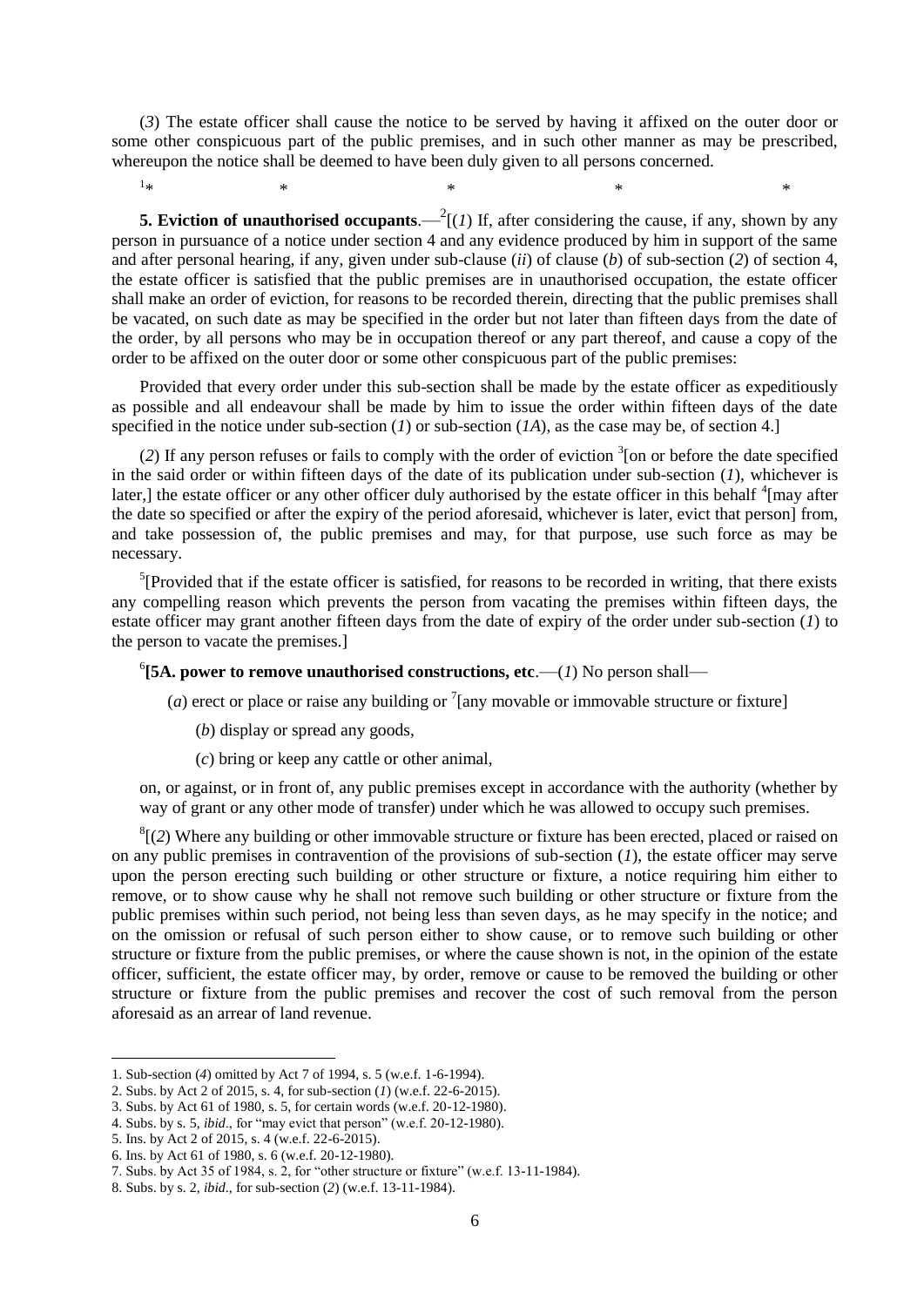(*3*) Where any movable structure or fixture has been erected, placed or raised, or any goods have been displayed or spread, or any cattle or other animal has been brought or kept, on any public premises, in contravention of the provisions of sub-section (*1*) by any person, the estate officer may, by order, remove or cause to be removed without notice, such structure, fixture, goods, cattle or other animal, as the case may be, from the public premises and recover the cost of such removal from such person as an arrear of land revenue.]

**5B. Order of demolition of unauthorised construction.—(1) Where the erection of any building or** execution of any work has been commenced, or is being carried on, or has been completed, on any public premises by any person in occupation of such public premises under an authority (whether by way of grant or any other mode of transfer), and such erection of building or execution of work is in contravention of, or not authorised by, such authority, then, the estate officer may, in addition to any other action that may be taken under this Act or in accordance with the terms of the authority aforesaid, make an order, for reasons to be recorded therein, directing that such erection or work shall be demolished by the person at whose instance the erection or work has been commenced, or is being carried on, or has been completed, within such period, as may be specified in the order  $1***$ 

Provided that no order under this sub-section shall be made unless the person concerned has been given, by means of a notice  $2$ [of not less than seven days] served in the prescribed manner, a reasonable opportunity of showing cause why such order should not be made.

(*2*) Where the erection or work has not been completed, the estate officer may, by the same order or by a separate order, whether made at the time of the issue of the notice under the proviso to sub-section (*I*) or at any other time, direct the person at whose instance the erection or work has been commenced, or is being carried on, to stop the erection or work until the expiry of the period within which an appeal against the order of demolition, if made, may be preferred under section 9.

(*3*) The estate officer shall cause every order made under sub-section (*1*), or, as the case may be, under sub-section (*2*), to be affixed on the outer door, or some other conspicuous part, of the public premises.

(*4*) Where no appeal has been preferred against the order of demolition made by the estate officer under sub-section (*1*) or where an order of demolition made by the estate officer under that sub-section has been confirmed on appeal, whether with or without variation, the person against whom the order has been made shall comply with the order within the period specified therein, or, as the case may be, within the period, if any, fixed by the appellate officer on appeal, and, on the failure of the person to comply with the order within such period, the estate officer or any other officer duly authorised by the estate officer in this behalf, may cause the erection or work to which the order relates to be demolished.

(*5*) Where an erection or work has been demolished, the estate officer may, by order, require the person concerned to pay the expenses of such demolition within such time, and in such number of instalments, as may be specified in the order.]

**3 [5C. Power to seal unauthorised constructions**.—(*1*) It shall be lawful for the estate officer, at any time, before or after making an order of demolition under section 5B, to make an order directing the sealing of such erection or work or of the public premises in which such erection or work has been commenced or is being carried on or has been completed in such manner as may be prescribed, for the purpose of carrying out the provisions of this Act, or for preventing any dispute as to the nature and extent of such erection or work.

(*2*) Where any erection or work or any premises in which any erection or work is being carried on has, or have been sealed, the estate officer may, for the purpose of demolishing such erection or work in accordance with the provisions of this Act, order such seal to be removed.

(*3*) No person shall remove such seal except—

**.** 

<sup>1.</sup> Certain words, brackets and figure omitted by Act 35 of 1984, s. 3 (w.e.f. 13-11-1984).

<sup>2.</sup> Ins. by s. 3, *ibid*. (w.e.f. 13-11-1984).

<sup>3.</sup> Ins. by s. 4, *ibid*. (w.e.f. 13-11-1984).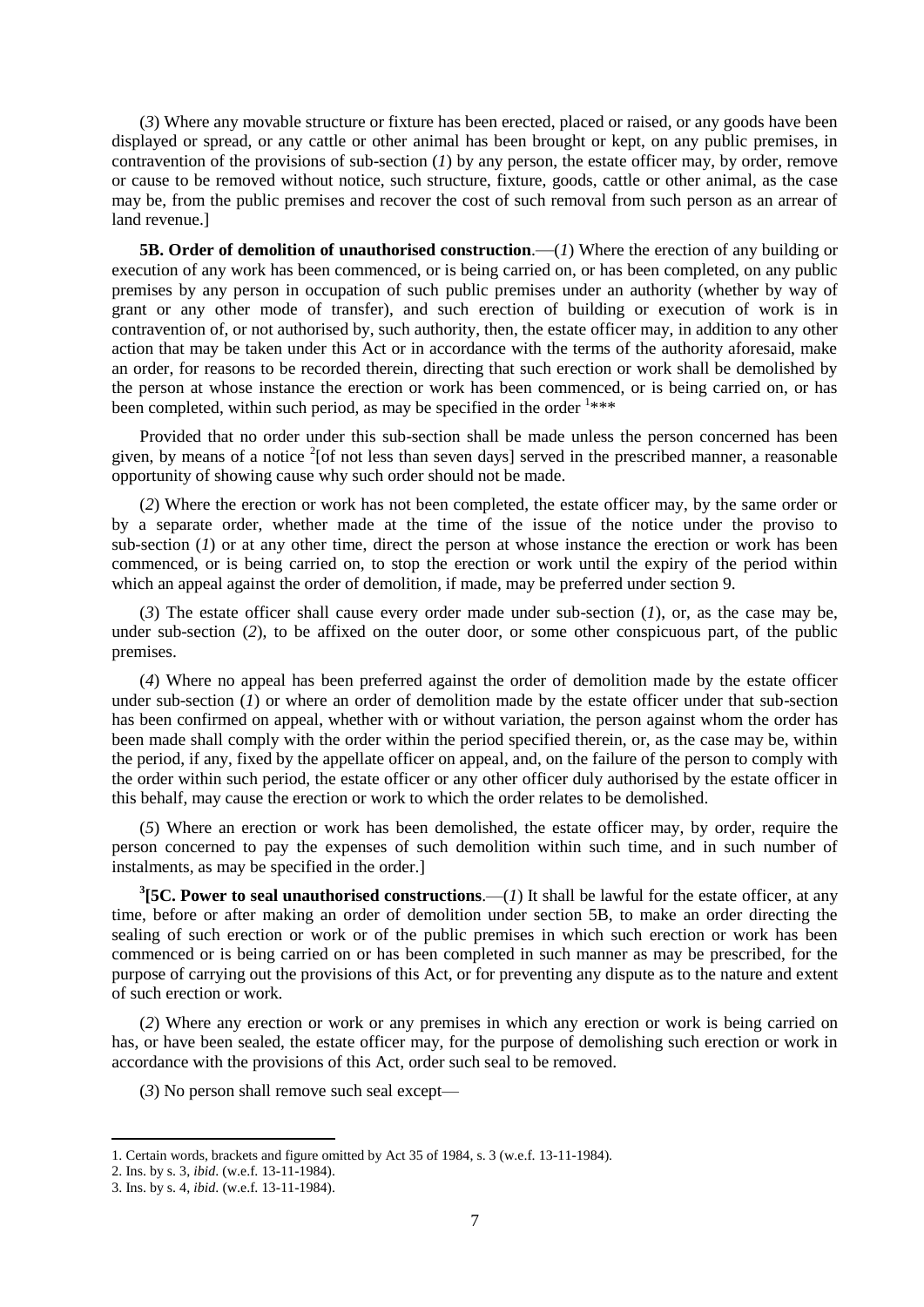- (*a*) under an order made by the estate officer under sub-section (*2*); or
- (*b*) under an order of the appellate officer made in an appeal under this Act.]

**6. Disposal of property left on public premises by unauthorised occupants**.—(*1*) Where any persons have been evicted from any public premises under section  $5<sup>-1</sup>$  [or where any building or other work has been demolished under section 5B], the estate officer may, after giving fourteen days' notice to the persons from whom possession of the public premises has been taken and after publishing the notice in at least one newspaper having circulation in the locality, remove or cause to be removed or dispose of by public auction any property remaining on such premises.

 $\mathcal{L}^1[(I\Lambda)$  Where any goods, materials, cattle or other animal have been removed from any public premises under section 5A, the estate officer may, after giving fourteen days' notice to the persons owning such goods, materials, cattle or other animal and after publishing the notice in at least one newspaper having circulation in the locality, dispose of, by public auction, such goods, materials, cattle or other animal.

(*1B*) Notwithstanding anything contained in sub-section (*1*) and (*1A*), the giving or publication of any notice referred to therein shall not be necessary in respect of any property which is subject to speedy and natural decay, and the estate officer may, after recording such evidence as he may think fit, cause such property to be sold or otherwise disposed of in such manner as he may think fit.]

(*2*) Where any property is sold under sub-section (*1*), the sale proceeds thereof shall, after deducting the expenses of the sale and the amount, if any, due to the Central Government or the  $2$ [statutory] authority] on account of arrears of rent or damages or costs, be paid to such person or persons as may appear to the estate officer to be entitled to the same:

Provided that where the estate officer is unable to decide as to the person or persons to whom the balance of the amount is payable or as to the apportionment of the same, he may refer such dispute to the civil court of competent jurisdiction and the decision of the court thereon shall be final.

 $\Gamma$ <sup>1</sup>[(2A) The expression "costs", referred to in sub-section (2), shall include the cost of removal recoverable under section 5A and the cost of demolition recoverable under section 5B.]

**7. Power to require payment of rent or damages in respect of public premises**.—(*1*) Where any person is in arrears of rent payable in respect of any public premises, the estate officer may, by order, require that person to pay the same within such time and in such instalments as may be specified in the order.

(*2*) Where any person is, or has at any time been, in unauthorised occupation of any public premises, the estate officer may, having regard to such principles of assessment of damages as may be prescribed, assess the damages on account of the use and occupation of such premises and may, by order, require that person to pay the damages within such time and in such instalments as may be specified in the order.

 $3$ [(2A) While making an order under sub-section (*1*) or sub-section (2), the estate officer may direct that the arrears of rent or, as the case may be, damages shall be payable together with  $\frac{4}{2}$ compound interest] at such rate as may be prescribed, not being a rate exceeding the current rate of interest within the meaning of the Interest Act, 1978 (14 of 1978).]

(*3*) No order under sub-section (*1*) or sub-section (*2*) shall be made against any person until after the issue of a notice in writing to the person calling upon him to show cause  $5$ [within seven days from the date of issue thereof], why such order should not be made, and until his objections, if any, and any evidence he may produce in support of the same, have been considered by the estate officer.

<sup>1.</sup> Ins. by Act 61 of 1980, s. 7 (w.e.f. 20-12-1980).

<sup>2.</sup> Subs. by s. 2, *ibid*., for "corporate authority" (w.e.f. 20-12-1980).

<sup>3.</sup> Ins. by s. 8, *ibid*. (w.e.f. 20-12-1980).

<sup>4.</sup> Subs. by Act 2 of 2015, s. 5, for "simple interest" (w.e.f. 22-6-2015).

<sup>5.</sup> Subs. by s. 5, *ibid*., for certain words (w.e.f. 22-6-2015).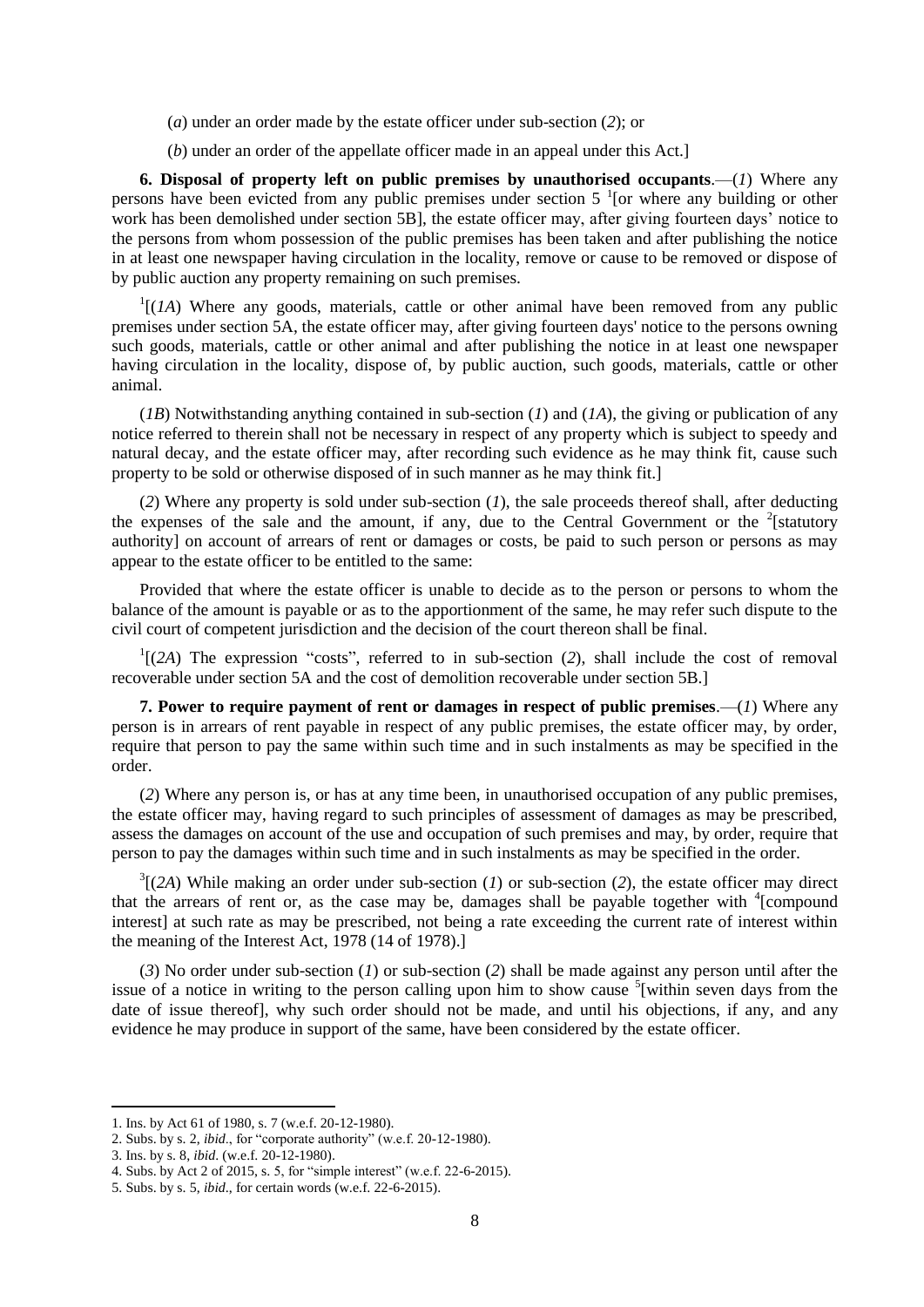$\Gamma$ [(*3A*) If the person in unauthorised occupation of residential accommodation challenges the eviction order passed by the estate officer under sub-section (*2*) of section 3B in any court, he shall pay damages for every month for the residential accommodation held by him.]

 $2 \left[ (4)$  Every order under this section shall be made by the estate officer as expeditiously as possible and all endeavour shall be made by him to issue the order within fifteen days of the date specified in the notice.]

**8. Powers of estate officers**.—An estate officer shall, for the purpose of holding any inquiry under this Act, have the same powers as are vested in a civil court under the Code of Civil Procedure, 1908 (5 of 1908) when trying a suit in respect of the following matters, namely:—

(*a*) summoning and enforcing the attendance of any person and examining him on oath;

(*b*) requiring the discovery and production of documents;

(*c*) any other matter which may be prescribed.

**9. Appeals**.—(*1*) An appeal shall lie from every order of the estate officer made in respect of any public premises under <sup>3</sup>[section 5 or section 5B] <sup>4</sup>[or section 5C] or section 7 to an appellate officer who shall be the district judge of the district in which the public premises are situate or such other judicial officer in that district of not less than ten years standing as the district judge may designate in this behalf.

(*2*) An appeal under sub-section (*1*) shall be preferred,—

(*a*) in the case of an appeal from an order under section 5,  $\frac{5}{3}$  [within twelve days] from the date of publication of the order under sub-section  $(I)$  of that section; <sup>6\*\*\*</sup>

(b) in the case of an appeal from an order  $\frac{7}{1}$  (under section 5B or section 7, within twelve days) from the date on which the order is communicated to the appellant; <sup>8</sup>[and]

 ${}^{4}$ [(*c*) in the case of an appeal from an order under section 5C, within twelve days from the date of such order:]

<sup>9</sup>[Provided that the appellate officer may entertain the appeal in exceptional cases after the expiry of the said period, if he is satisfied for reasons to be recorded in writing that there was compelling reasons which prevented the person from filing the appeal in time.]

(*3*) Where an appeal is preferred from an order of the estate officer, the appellate officer may stay the enforcement of that order for such period and on such conditions as he deems fit:

 $10$ <sup>10</sup>[Provided that where the construction or erection of any building or other structure or fixture or execution of any other work was not completed on the day on which an order was made under section 5B for the demolition or removal of such building or other structure or fixture, the appellate officer shall not make any order for the stay of enforcement of such order, unless such security, as may be sufficient in the opinion of the appellate officer, has been given by the appellant for not proceeding with such construction, erection or work pending the disposal of the appeal.]

 $11$ [(4) Every appeal under this section shall be disposed of by the appellate officer as expeditiously as possible and every endeavour shall be made to dispose of the appeal finally within one month from the date of filing the appeal, after providing the parties an opportunity of being heard.]

(*5*) The costs of any appeal under this section shall be in the discretion of the appellate officer.

**.** 

<sup>1.</sup> Ins. by Act 36 of 2019, s. 4 (w.e.f. 15-9-2019).

<sup>2.</sup> Ins. by Act 2 of 2015, s. 5 (w.e.f. 22-6-2015)

<sup>3.</sup> Subs. by Act 61 of 1980, s. 9, for "section 5" (w.e.f. 20-12-1980).

<sup>4.</sup> Ins. by Act 35 of 1984, s. 5 (w.e.f. 13-11-1984).

<sup>5.</sup> Subs. by Act 61 of 1980, s. 9, for "within fifteen days" (w.e.f. 20-12-1980).

<sup>6.</sup> The word "and" omitted by Act 35 of 1984, s. 5 (w.e.f. 13-11-1984).

<sup>7.</sup> Subs. by Act 61 of 1980, s. 9, for "under section 7, within fifteen days" (w.e.f. 20-12-1980).

<sup>8.</sup> Ins. by Act 35 of 1984, s. 5 (w.e.f. 13-11-1984).

<sup>9.</sup> Ins. by Act 2 of 2015, s. 6 (w.e.f. 22-6-2015).

<sup>10.</sup> The proviso added by Act 61 of 1980, s. 9 (w.e.f. 20-12-1980).

<sup>11.</sup> Subs. by Act 2 of 2015, s. 6, for sub-section (4) (w.e.f. 22-6-2015).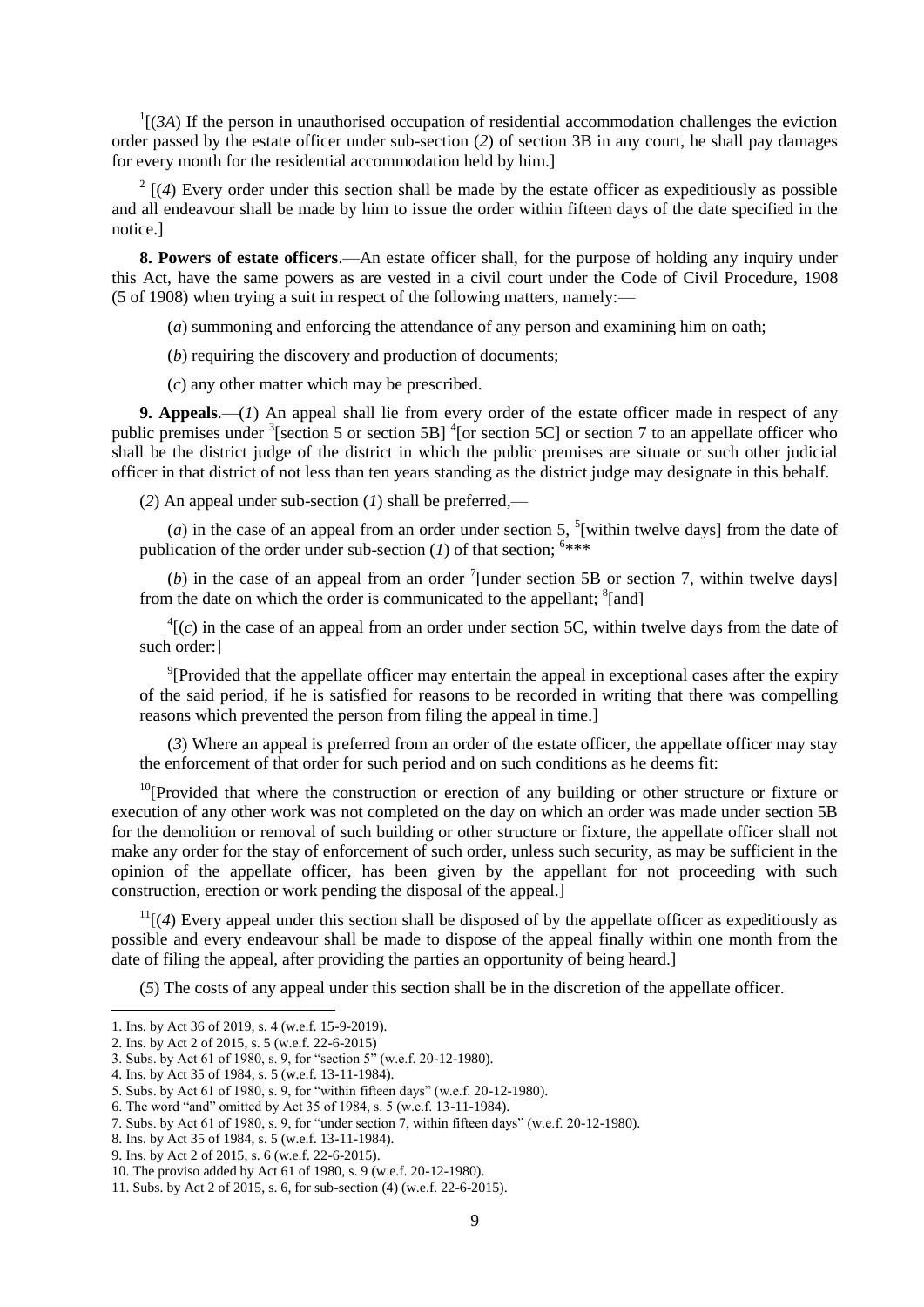(*6*) For the purposes of this section, a presidency-town shall be deemed to be a district and the chief judge or the principal judge of the city civil court therein shall be deemed to be the district judge of the district.

**10. Finality of orders**.—Save as otherwise expressly provided in this Act, every order made by an estate officer or appellate officer under this Act shall be final and shall not be called in question in any original suit, application or execution proceeding and no injunction shall be granted by any court or other authority in respect of any action taken or to be taken in pursuance of any power conferred by or under this Act.

**11. Offences and penalty.**  $\bigcup_{i=1}^{n} I(i)$  If any person unlawfully occupies any public premises, he shall be be punishable with simple imprisonment for a term which may extend to six months, or with fine which may extend to five thousand rupees, or with both:

Provided that a person who, having been lawfully in occupation of any public premises by virtue of any authority (whether by way of grant, allotment or by any other mode whatsoever) continues to be in occupation of such premises after such authority has ceased to be valid, shall not be guilty of such offence.]

 $2^2$ [(2)] If any person who has been evicted from any public premises under this Act again occupies the premises without authority for such occupation, he shall be punishable with imprisonment for a term which may extend to one year, or with fine which may extend to  $\frac{3}{3}$  [five thousand rupees], or with both.

 $2^2$ [(3)] Any magistrate convicting a person under <sup>4</sup>[sub-section (2)] may make an order for evicting that person summarily and he shall be liable to such eviction without prejudice to any other action that may be taken against him under this Act.

5 [**11A. Offences under section 11 to be cognizable**.—The Code of Criminal Procedure, 1973 (2 of 1974), shall apply to an offence under section 11 as if it were a cognizable offence—

(*i*) for the purposes of investigation of such offence, and

(*ii*) for the purposes of matters, other than—

(*1*) matters referred to in section 42 of that Code, and

(*2*) arrest of a person except on the complaint of, or upon information received from,—

(*a*) a Group A officer as may be appointed by the Central Government, in the case of an offence in relation to the public premises specified in sub-clause (*1*) of clause (*e*) of section 2;

(*b*) an officer equivalent to the rank of a Group A officer of the Central Government or where it is not possible to specify an officer of such equivalent rank, such executive officer as may be appointed by the statutory authority in the case of an offence in relation to the public premises specified in sub-clause (*2*) of clause (*e*) of section 2;

(*c*) such Deputy Commissioner, in the case of an offence in relation to the public premises belonging to the Municipal Corporation of Delhi, as may be appointed by the Administrator of the Union territory of Delhi;

(*d*) the Secretary, New Delhi Municipal Committee, in the case of an offence in relation to the public premises belonging to the New Delhi Municipal Committee;

(*e*) the Secretary of a notified area committee, in the case of an offence in relation to the public premises belonging to that committee;

<sup>1.</sup> Ins. by Act 35 of 1984, s. 6 (w.e.f. 13-11-1984).

<sup>2.</sup> Sub-sections (*1*) and (*2*) renumbered as sub-sections (*2*) and (*3*) thereof by s.6, *ibid*. (w.e.f. 13-11-1984).

<sup>3.</sup> Subs. by s. 6, *ibid*., for "one thousand rupees" (w.e.f. 13-11-1984).

<sup>4.</sup> Subs. by s. 6, *ibid*., for "sub-section (*1*)" (w.e.f. 13-11-1984).

<sup>5.</sup> Ins. by Act 35 of 1984, s. 7 (w.e.f. 13-11-1984).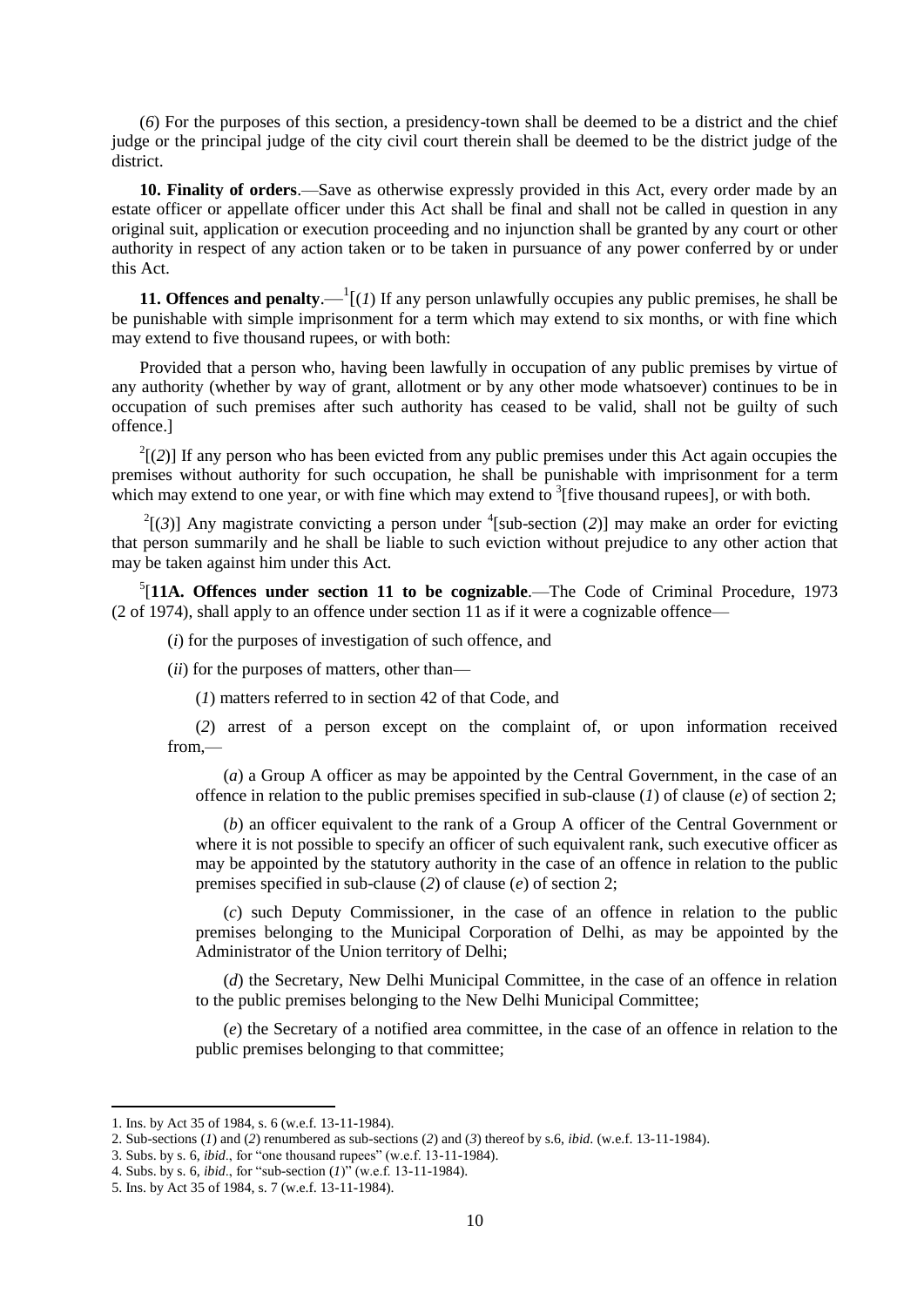(*f*) such Director, in the case of an offence in relation to the public premises belonging to the Delhi Development Authority, as may be appointed by the Administrator of the Union territory of Delhi.]

**12. Power to obtain information**.—If the estate officer has reason to believe that any persons are in unauthorised occupation of any public premises, the estate officer or any other officer authorised by him in this behalf may require those persons or any other person to furnish information relating to the names and other particulars of the persons in occupation of the public premises and every person so required shall be bound to furnish the information in his possession.

**13. Liability of heirs and legal representatives**.—(*1*) Where any person against whom any proceeding for the determination of arrears of rent or for the assessment of damages <sup>1</sup>[or for the determination of the amount payable by way of interest on such arrears of rent or damages] is to be or has been taken dies before the proceeding is taken or during the pendency thereof, the proceeding may be taken or, as the case may be, continued against the heirs or legal representatives of that person.

 $<sup>1</sup>$ [(*1A*) Where any person from whom any cost of removal of any building or other structure or fixture,</sup> or, as the case may be, any goods, cattle or other animal is to be recovered under sub-section  $(2)^{2}$  [or subsection (*3*)] of section 5A, or any expenses of demolition are to be recovered under sub-section (*5*) of section 5B, dies before any proceeding is taken for the recovery of such cost or during the pendency thereof, the proceeding may be taken or, as the case may be, continued against the heirs or legal representatives of that person.]

(2) Any amount due to the Central Government or the <sup>3</sup>[statutory authority] from any person whether by way of arrears of <sup>4</sup>[rent or damages or costs of removal referred to in section 5A or expenses of demolition referred to in section 5B or interest referred to in sub- section (*2A*) of section 7 or any other cost] shall, after the death of the person, be payable by his heirs or legal representatives but their liability shall be limited to the extent of the assets of the deceased in their hands.

**14. Recovery of rent, etc., as an arrear of land revenue**.—If any person refuses or fails to pay <sup>5</sup>[the <sup>5</sup>[the expenses of demolition payable under sub-section  $(5)$  of section  $\overline{5}B$  or] the arrears of rent payable under sub-section (*1*) of section 7 or the damages payable under sub-section (2)  $5$  [or the interest determined under sub-section (*2A*)] of that section or the costs awarded to the Central Government or the <sup>3</sup>[statutory authority] under sub-section (5) of section 9 or any  ${}^{6}$ [portion of such rent, damages, expenses, interest] or costs, within the time, if any, specified therefor in the order relating thereto, the estate officer may issue a certificate for the amount due to the Collector who shall proceed to recover the same as an arrear of land revenue.

<sup>7</sup>[15. Bar of jurisdiction.—No court shall have jurisdiction to entertain any suit or proceeding in respect of—

(*a*) the eviction of any person who is in unauthorised occupation of any public premises, or

(*b*) the removal of any building, structure or fixture or goods, cattle or other animal from any public premises under section 5A, or

(*c*) the demolition of any building or other structure made, or ordered to be made, under section 5B, or

 $\frac{8}{3}$  (*cc*) the sealing of any erection or work or of any public premises under section 5C, or

(*d*) the arrears of rent payable under sub-section (*1*) of section 7 or damages payable under sub-section (*2*), or interest payable under sub-section (*2A*), of that section, or

<sup>1.</sup> Ins. by Act 61 of 1980, s. 10 (w.e.f. 20-12-1980).

<sup>2.</sup> Ins. by Act 35 of 1984, s. 8 (w.e.f. 13-11-1984).

<sup>3.</sup> Subs. by Act 61 of 1980, s. 2, for "corporate authority" (w.e.f. 20-12-1980).

<sup>4.</sup> Subs. by s. 10, *ibid*., for "rent or damages or costs" (w.e.f. 20-12-1980).

<sup>5.</sup> Ins. by s. 11, *ibid*. (w.e.f. 20-12-1980).

<sup>6.</sup> Subs. by s. 11, *ibid*., for "portion of such rent, damages" (w.e.f. 20-12-1980).

<sup>7.</sup> Subs. by s. 12, *ibid*., for section 15 (w.e.f. 20-12-1980).

<sup>8.</sup> Ins. by Act 35 of 1984, s. 9 (w.e.f. 13-11-1984).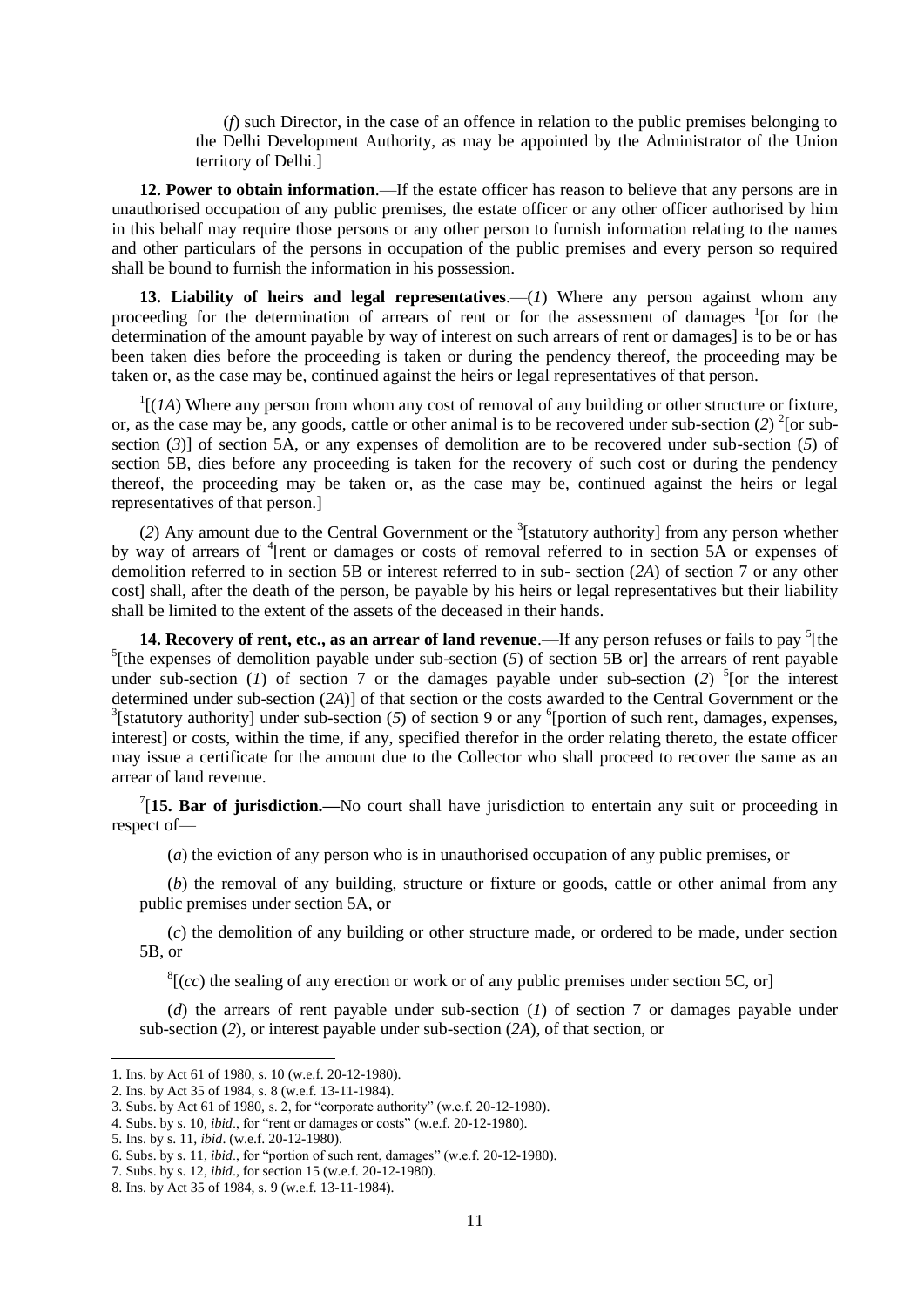(*e*) the recovery of—

(*i*) costs of removal of any building, structure or fixture or goods, cattle or other animal under section 5A, or

(*ii*) expenses of demolition under section 5B, or

(*iii*) costs awarded to the Central Government or statutory authority under sub-section (*5*) of section 9, or

(*iv*) any portion of such rent, damages, costs of removal, expenses of demolition or costs awarded to the Central Government or the statutory authority.]

**16. Protection of action taken in good faith**.—No suit, prosecution or other legal proceeding shall lie against the Central Government or the  $\frac{1}{1}$ [statutory authority] or the appellate officer or the estate officer in respect of anything which is in good faith done or intended to be done in pursuance of this Act or of any rules or orders made thereunder.

**17. Delegation of powers**.—The Central Government may, by notification in the Official Gazette, direct that any power exercisable by it under this Act shall, subject to such conditions if any, as may be specified in the notification be exercisable also by a State Government or an officer of the State Government or an officer of the State Government.

**18. Power to make rules**.—(*1*) The Central Government may, by notification in the Official Gazette, make rules for carrying out the purposes of this Act.

(*2*) In particular, and without prejudice to the generality of the foregoing power, such rules may provide for all or any of the following matters, namely:—

(*a*) the form of any notice required or authorised to be given under this Act and the manner in which it may be served;

(*b*) the holding of inquiries under this Act;

(*c*) the distribution and allocation of work to estate officers and the transfer of any proceeding pending before an estate officer to another estate officer;

(*d*) the procedure to be followed in taking possession of public premises;

(*e*) the manner in which damages for unauthorised occupation may be assessed and the principles which may be taken into account in assessing such damages;

 $2\left[ (ee)$  the manner in which the sealing of any erection or work or of any public premises shall be made under sub-section (*1*) of section 5C;]

 $3[(ea)$  the rate at which interest shall be payable on arrears of rent specified in any order made under sub-section (*1*) of section 7, or damages assessed under sub-section (*2*) of that section;]

(*f*) the manner in which appeals may be preferred and the procedure to be followed in appeals;

(*g*) any other matter which has to be or may be prescribed.

(*3*) Every rule made under this section shall be laid, as soon as may be after it is made, before each House of Parliament while it is in session for a total period of thirty days which may be comprised in one session or <sup>4</sup>[in two or more successive sessions, and if, before the expiry of the session immediately following the session or the successive sessions aforesaid,] both Houses agree in making any modification in the rule or both Houses agree that the rule should not be made, the rule shall thereafter have effect only in such modified form or be of no effect, as the case may be; so, however, that any such modification or annulment shall be without prejudice to the validity of anything previously done under that rule.

<sup>1</sup>. Subs. by Act 61 of 1980, s. 2, for "corporate authority" (w.e.f. 20-12-1980).

<sup>2.</sup> Ins. by Act 35 of 1984, s. 10 (w.e.f. 13-11-1984).

<sup>3.</sup> Ins. by Act 61 of 1980, s. 13 (w.e.f. 20-12-1980).

<sup>4.</sup> Subs. by s. 13, *ibid*., for certain words (w.e.f. 20-12-1980).